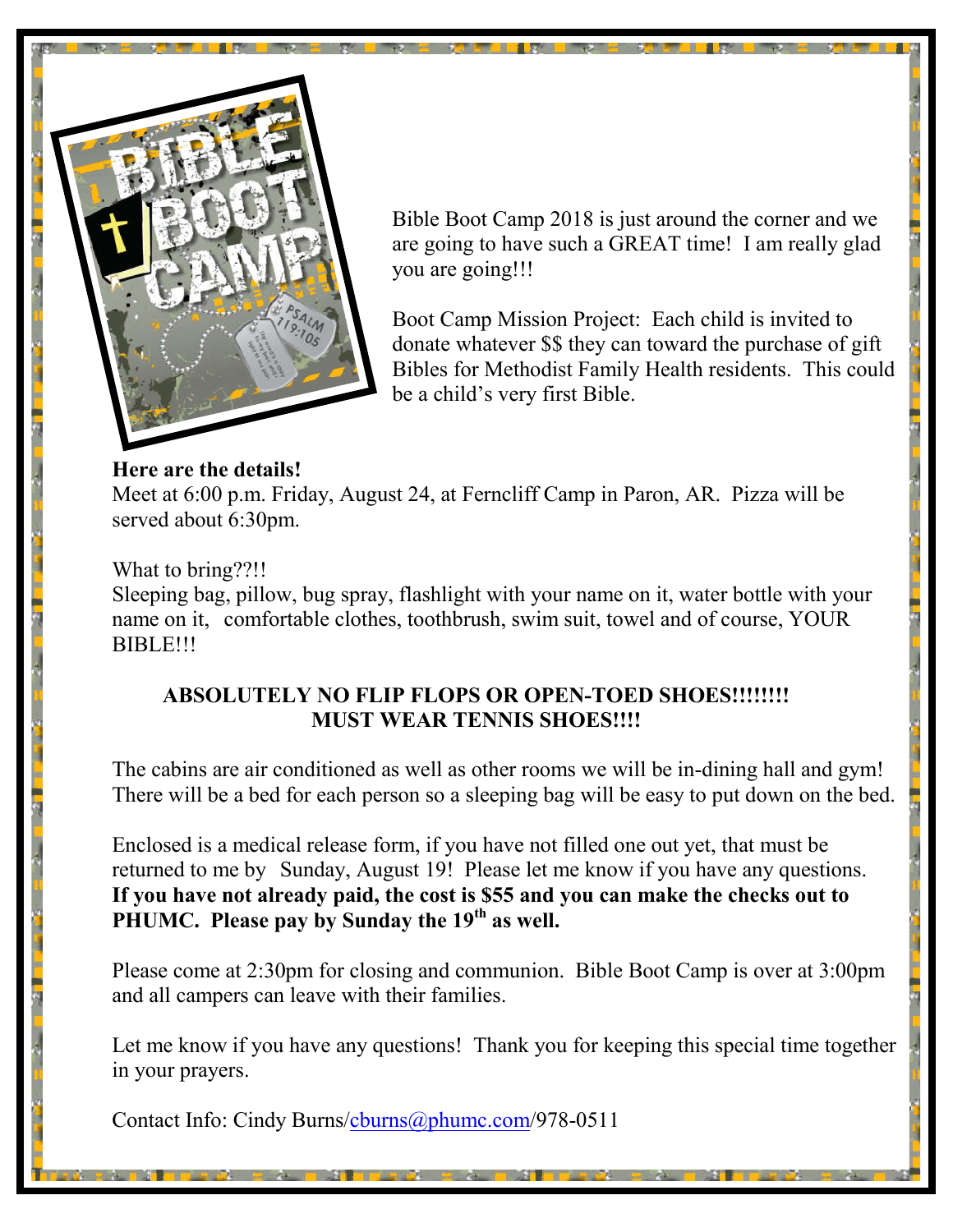# **Bible Boot Camp Registration 2018**

| <u>Cost: \$55</u>          | <b>DUE TO CATHY ENGLADE BY: SUNDAY, AUGUST 2ND</b> |                                                                                                      |  |  |  |  |
|----------------------------|----------------------------------------------------|------------------------------------------------------------------------------------------------------|--|--|--|--|
| PARTICIPANT'S INFORMATION: |                                                    | CHECK ONE: $\Box$ MALE $\Box$ FEMALE                                                                 |  |  |  |  |
|                            |                                                    |                                                                                                      |  |  |  |  |
|                            |                                                    |                                                                                                      |  |  |  |  |
|                            |                                                    |                                                                                                      |  |  |  |  |
|                            |                                                    | <b>MOTHER'S INFORMATION:</b> NAME:                                                                   |  |  |  |  |
|                            |                                                    |                                                                                                      |  |  |  |  |
|                            |                                                    |                                                                                                      |  |  |  |  |
|                            |                                                    |                                                                                                      |  |  |  |  |
|                            |                                                    | <b>Preferred Family Email</b>                                                                        |  |  |  |  |
| Email:                     |                                                    | Note: This will be our primary form of contact for both parents and children, please print clearly.) |  |  |  |  |
| <b>Insurance</b>           |                                                    |                                                                                                      |  |  |  |  |
|                            | (If none, please note.)                            |                                                                                                      |  |  |  |  |
|                            |                                                    |                                                                                                      |  |  |  |  |
|                            |                                                    |                                                                                                      |  |  |  |  |
|                            |                                                    |                                                                                                      |  |  |  |  |
|                            |                                                    |                                                                                                      |  |  |  |  |
|                            |                                                    | (Prescription and over the counter)                                                                  |  |  |  |  |
| <b>Emergency Contact:</b>  |                                                    |                                                                                                      |  |  |  |  |
|                            |                                                    |                                                                                                      |  |  |  |  |
|                            |                                                    |                                                                                                      |  |  |  |  |
|                            |                                                    |                                                                                                      |  |  |  |  |

#### **AUTHORIZATION**

I hereby waive, release and covenant not to sue Pulaski Heights United Methodist Church and its officers, agents, employees, volunteers or activity chaperones from any and all negligence or fault which might proximately cause any claim, injury, death or liability resulting from my child's participation in church sponsored activities. I further give my permission for my child to be transported by church employees, volunteers or chaperones as part of his/her participation in this activity. I further hereby authorize and direct that the sponsors for this event be authorized to consent to medical treatment by qualified and licensed medical practitioners in the event of a medical or dental emergency, which, in the opinion of the attending physician, should be administered.

i<br>L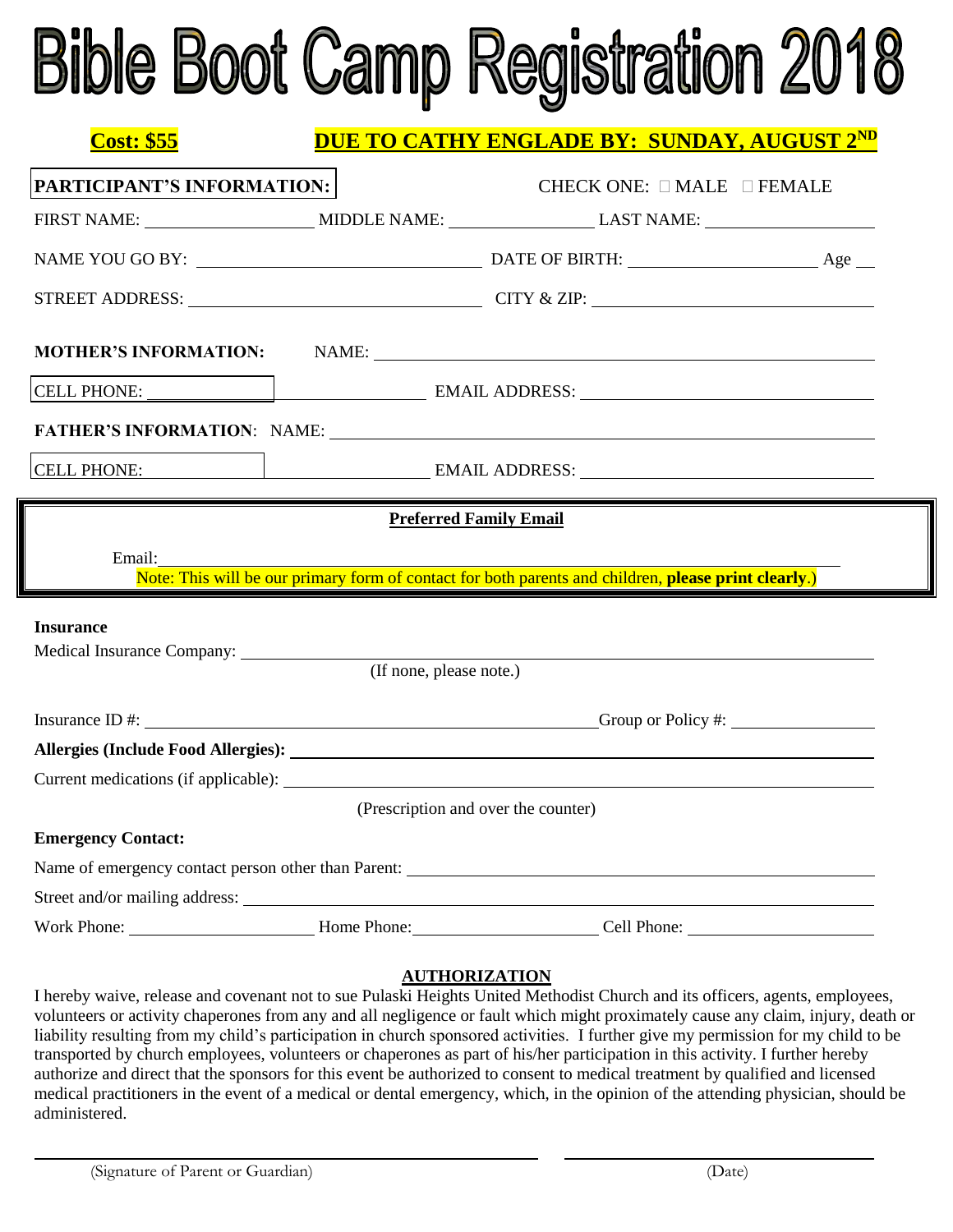### **Central District UMC 2018 BIBLE BOOT CAMP August 24-25, 2018 - Ferncliff Camp in Paron, AR**

\$55 cost includes lodging, dinner, breakfast, lunch, and all activities

#### **Boot Camp Objective:**

Each camper will become familiar with the Bible, learn how to access information, and understand the Bible's purpose for their lives.

#### **Boot Camp Offering:**

Each camper's family is invited to make an offering of any amount that will be used toward the purchase of a child's Bible for Methodist Family Health. Offerings will be blessed at our closing Communion. You may collect this money ahead of time from parents/ children and bring to closing if you wish.

#### **No Cell Phones or Electronics Allowed for Campers!**

#### **IMPORTANT FYI:**

Count\* of all attending (including chaperones) sent to Cindy Burns at [cburns@phumc.com.](mailto:cburns@phumc.com)

Final count/gender of all attending must be sent to Cindy by **Monday, August 20th at noon**.

Please include information about any food allergies.

\*Our contract guarantees  $60\%$  of the number turned in June  $28<sup>th</sup>$ .

Staff from each church will provide their volunteers with a leader clipboard with the agenda.

Staff from each church will provide nametags for their camper and chaperones.

Children/Chaperones will bunk according to male/female cabins.

Each church needs one volunteer per five children as well as female chaperones with females and male chaperones with males.

#### **CAMP AGENDA**

#### *August 24*

#### **Travel on your own** -

Each church is responsible for its own travel; each church is responsible for bringing their specific medical release information.

#### **Report to Active Duty/ Cabin Check-In**

#### (**led by Sean Dunbar, Stephanie Dunn, Scott Moore, Tammy Felder & Crystal Taylor**)

**6:00 p.m. -8:30 p.m.**

- Campers check in, get a "passport" to show activities they can do, take their things to their cabins and report to the pool where pizza and bottled water will be served for dinner. Campers may swim and/or enjoy activities around camp including Shady Shoot, Sling Shots, Gaga Ball, 9 square and game of capture the flag on the big flat field.
- Cindy Burns is ordering Pizza!
- Everyone bring bottled water please!

#### **Boot Camp Orientation 8:30 – 9:30 p.m.**

WELCOME and INTRODUCTIONS!!!  $8.30 - 9.00$ 

- Icebreaker!!! Led by Sean Dunbar, Stephanie Dunn & Scott Moore
- Learn the Bible Boot Camp memory verse- "I can do all things through Christ who strengthens me." Philippians 4:13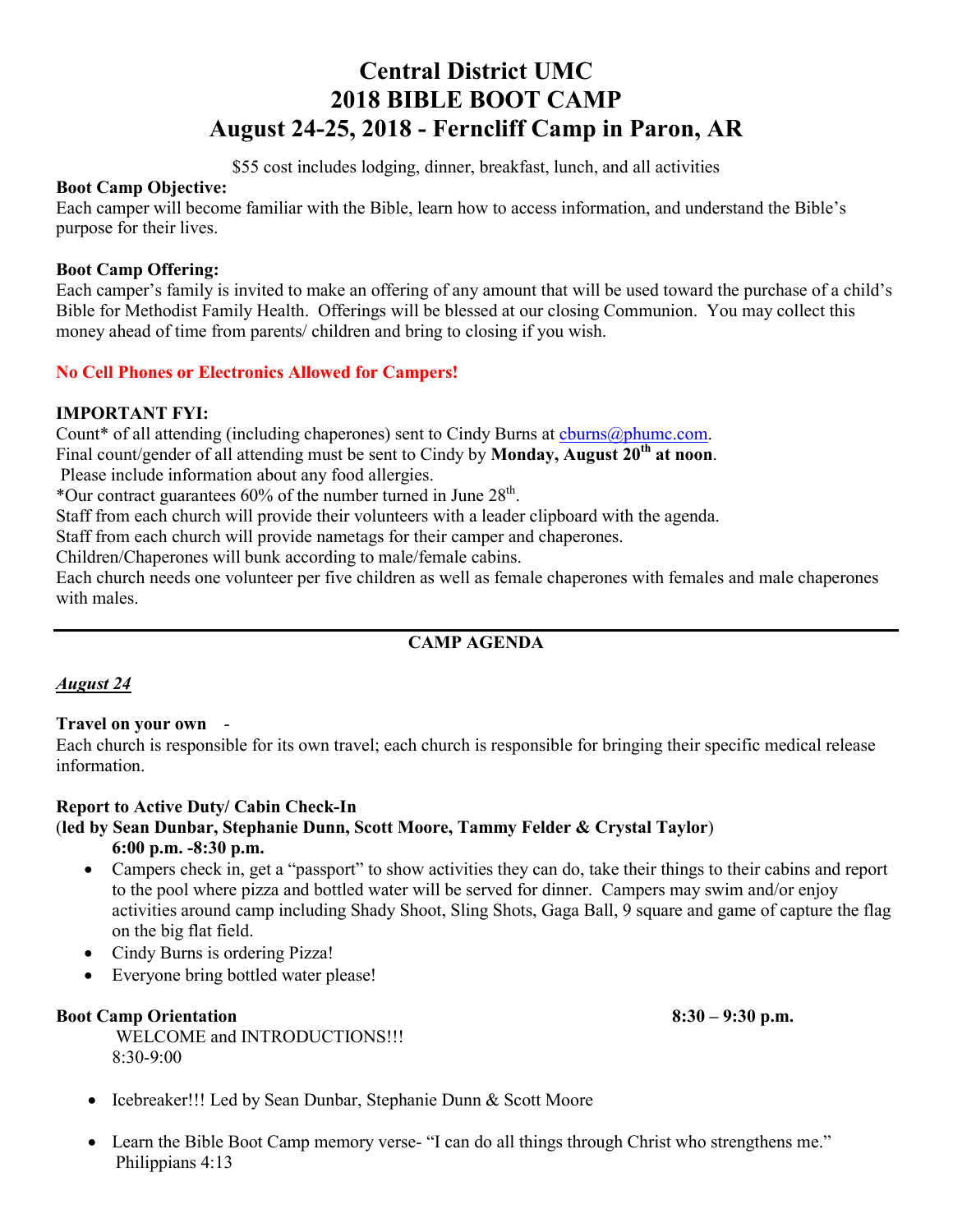• Learn our Bible Boot Camp song-Love the Lord (Tune: Row, Row, Row Your Boat)

Love, love, love the Lord. Love the Lord your God. With all your hear and soul and might. Love the Lord your God. (Fun to sing in rounds)

 Learn the Bible Boot Camp Cadence-The Bible's great book, I'm told, We learn from testaments new and old.

Each book tells a story or a law We learn what people did and saw.

There's 66 Bible books in all, Tthey pick you up when you fall.

Sounds Off: Bible Bring it down: God's Word picks me up…Amen!

- 8:30-9:00 Parent/Volunteer Meeting Led by Jill Dillman
- 9:00-9:45 Divide into 5 companies group assignments, buddy formations, receive bandanas- color groups-orange, blue, purple, green, yellow-each group will have pre-assigned adult Leaders. Each group gets a large flag & fabric markers to decorate flag. Cindy Burns will order the bandanas. Darlene Gates will bring 5 big flags & markers for flag project. Learn the Cadence-Fruits of the Spirits, Learn Bible verse-Philippians 4:13!!! Matthew/Orange-<br>  $\text{Mark/purple}$ , Mark/Purple-<br>  $\text{Huk/Blue}$ , Luke/Blue-John/Green-<br>Acts/Yellow
- 9:45-10:00 Worship and \*Campfire & S'mores @ Outdoor Chapel by the pond (Adults and all campers are asked to bring flashlight w/ new batteries, labeled w/ first and last name)-all led by Sean Dunbar, Stephanie Dunn & Scott Moore. Lakewood will organize S'Mores. \*\*\*If unable to go to campfire, stay in outdoor chapel for all activities.

#### **Report to Cabin, Debrief, Prayers & Lights Out: 10:00-10:30 p.m.**

• Churches reconnect, prep for bed, sharing time

#### *August 26*

#### **Please keep children in cabins until 7:15!!!**

**Rise & Shine:** *wake everyone at 7:15!!!!*

7:45 a.m. Meet by the dining hall for prayer, devotion & briefing- Jessica Butler

8:00 – 9:00 a.m. Breakfast provided by Ferncliff/ Brush & Flush

(Campers are responsible for cleaning their own tables and will remain in the eating area until tables are *cleared and the dining hall is clean)*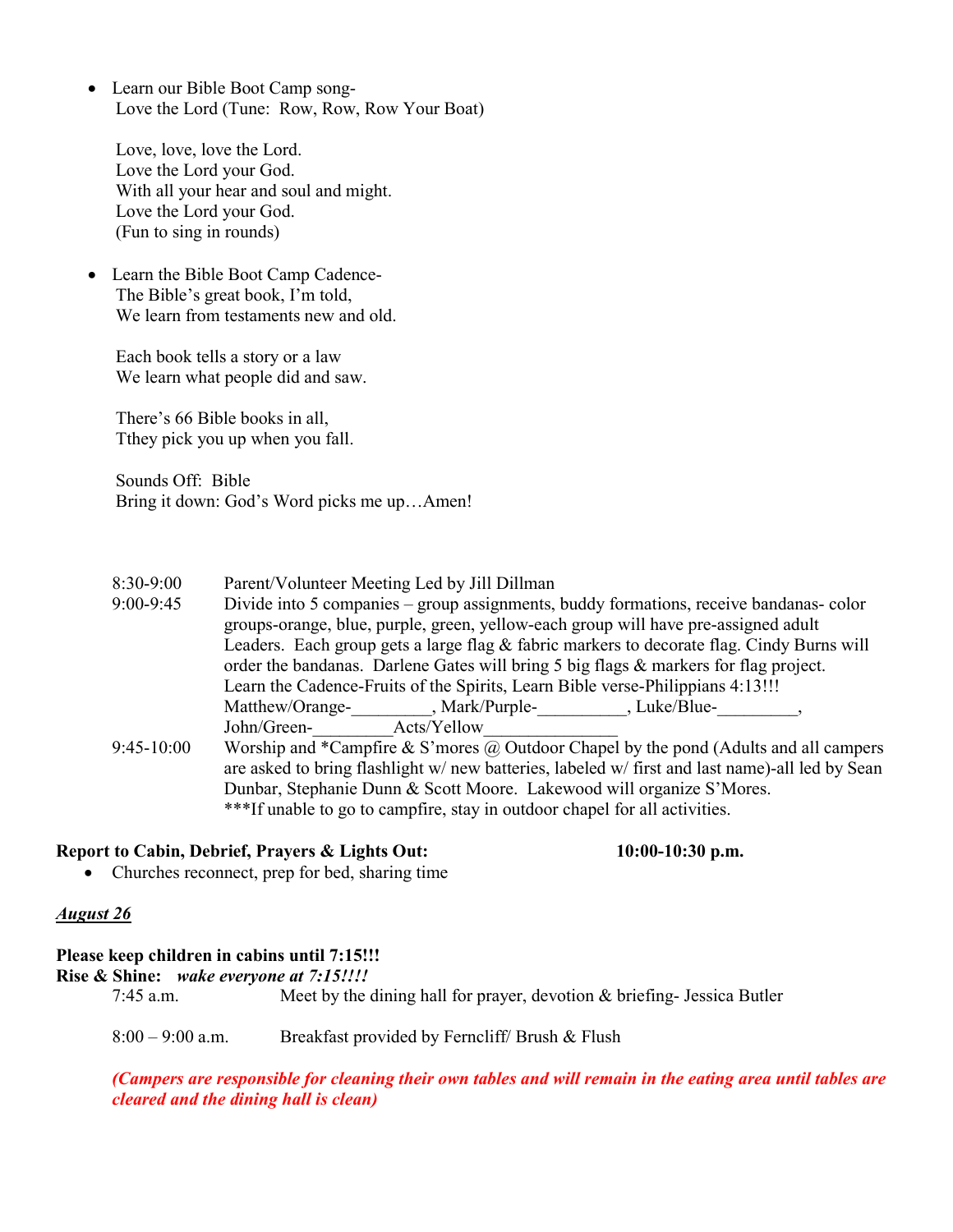#### 2018 Saturday Workshop Rotations E **BOOT**

| Camper<br><b>Squads</b>    | $9:00 - 9:45$                                                                         | 10:00-10:45                                                                    | 11:00-11:45                                                                   | 12:00-12:30                                                         | 12:30-1:15                                                                                 | $1:30-2:15$                                                                                      | $2:30-3:00$                                                                              |
|----------------------------|---------------------------------------------------------------------------------------|--------------------------------------------------------------------------------|-------------------------------------------------------------------------------|---------------------------------------------------------------------|--------------------------------------------------------------------------------------------|--------------------------------------------------------------------------------------------------|------------------------------------------------------------------------------------------|
| <b>Matthew</b><br>(Orange) | Session I<br><b>Basic</b><br><b>Training</b><br><b>Cindy CAB 2</b>                    | <b>Session V</b><br><b>Lower Ropes</b><br>Course                               | <b>Session IV</b><br><b>Mission</b><br><b>DAC</b>                             | All<br><b>Squads</b><br><b>Meet in</b><br><b>The Dining</b><br>Hall | <b>Session III</b><br>Command<br>Central<br>Tammy<br>CAB <sub>1</sub>                      | <b>Session II</b><br><b>KP Duty</b><br><b>Jill &amp;</b><br><b>Rochelle</b><br><b>Glenn Room</b> | <b>All Squads</b><br><b>Meet in</b>                                                      |
| Mark<br>(Purple)           | <b>Session II</b><br><b>KP Duty</b><br>Jill &<br><b>Rochelle</b><br><b>Glenn Room</b> | <b>Session I</b><br><b>Basic</b><br><b>Training</b><br><b>Cindy CAB 2</b>      | <b>Session V</b><br><b>Lower Ropes</b><br>Course                              |                                                                     | <b>Session IV</b><br><b>Mission</b><br><b>DAC</b>                                          | <b>Session III</b><br>Command<br>Central<br><b>Tammy</b><br>CAB <sub>1</sub>                     |                                                                                          |
| Luke<br>(Blue)             | <b>Session III</b><br>Command<br>Central<br>Tammy<br>CAB <sub>1</sub>                 | <b>Session II</b><br><b>KP Duty</b><br>Jill &<br>Rochelle<br><b>Glenn Room</b> | Session I<br><b>Basic</b><br><b>Training</b><br><b>Cindy CAB 2</b>            | For A<br><b>Blessing</b><br><b>Then Lunch</b><br>@ 12:00            | <b>Session V</b><br><b>Lower Ropes</b><br>Course                                           | <b>Session IV</b><br><b>Mission</b><br><b>DAC</b>                                                | Outdoor<br><b>Chapel for</b><br><b>Closing</b><br><b>Worship and</b><br><b>Communion</b> |
| John<br>(Green)            | <b>Session IV</b><br><b>Mission</b><br><b>DAC</b>                                     | <b>Session III</b><br>Command<br>Central<br><b>Tammy</b><br>CAB <sub>1</sub>   | <b>Session II</b><br><b>KP Duty</b><br>JillR<br>Rochelle<br><b>Glenn Room</b> | Led by<br><b>Tiffany</b><br><b>Jones</b>                            | Session I<br><b>Basic</b><br><b>Training</b><br><b>Cindy CAB 2</b>                         | <b>Session V</b><br><b>Lower Ropes</b><br>Course                                                 | St. James<br><b>Team</b>                                                                 |
| Acts<br>(Yellow)           | <b>Session V</b><br><b>Lower Ropes</b><br>Course                                      | <b>Session IV</b><br><b>Mission</b><br><b>DAC</b>                              | <b>Session III</b><br>Command<br>Central<br>Tammy<br>CAB <sub>1</sub>         |                                                                     | <b>Session II</b><br><b>KP Duty</b><br>$Jill$ $\&$<br><b>Rochelle</b><br><b>Glenn Room</b> | <b>Session I</b><br><b>Basic</b><br><b>Training</b><br><b>Cindy CAB 2</b>                        |                                                                                          |

*(Campers are responsible for cleaning their own tables and will remain in the eating area until tables are cleared and the dining hall is clean)*

**St. James Team will be in charge of closing worship which includes bringing communion and having someone available to serve communion.**

**Dismissed:** Pack up! Leave at 3:00!

*Hope you had a great time!*